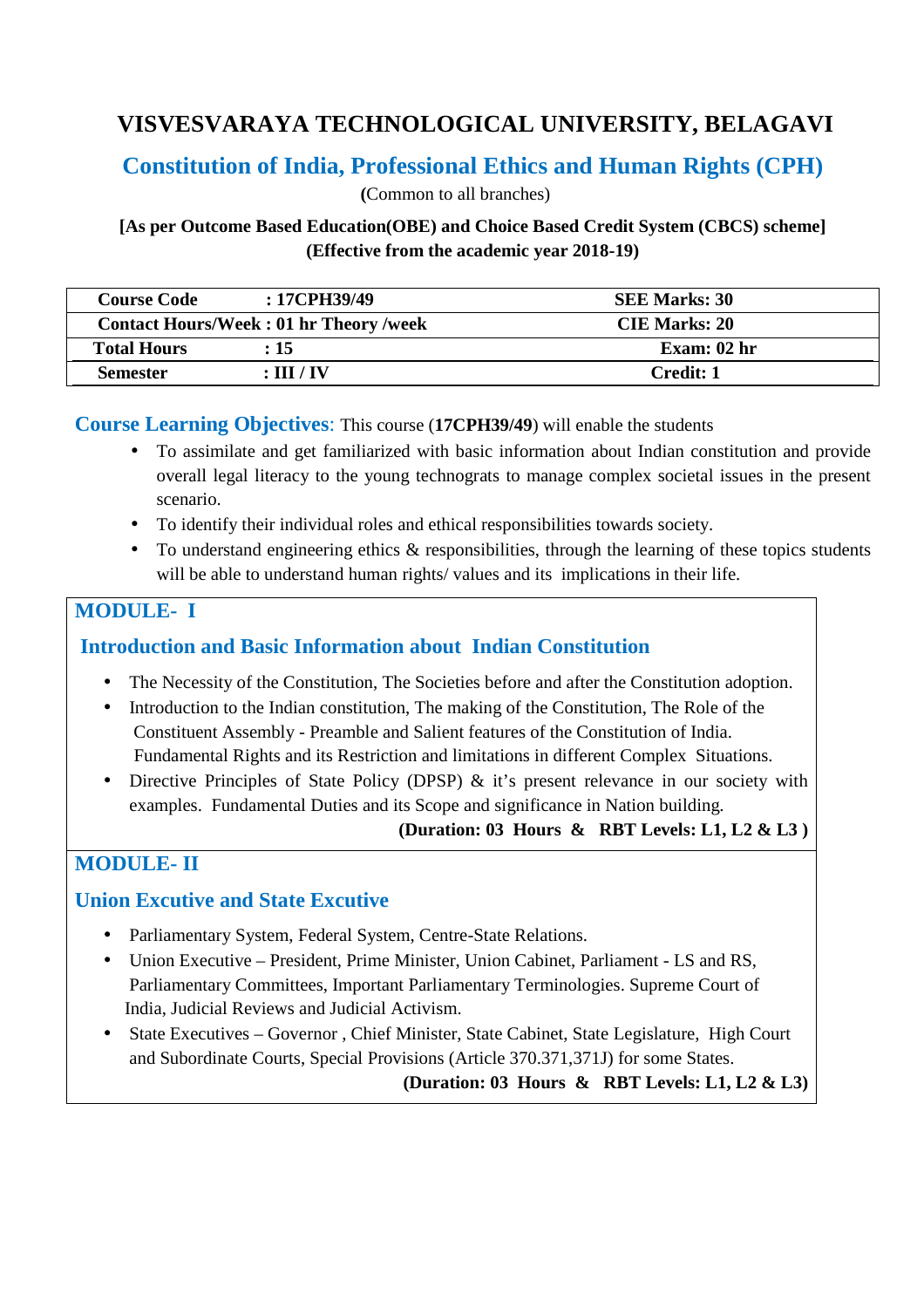# **MODULE-III**

# **Elections, Amendments and Emergency Provisions**

- Elections, Electoral Process, and Election Commission of India, Election Laws.
- Amendments Methods in Constitutional Amendments (How and Why) and Important Constitutional Amendments. Amendments – 7,9,10,12,42,44, 61, 73,74, ,75, 86, and 91,94,95,100,101,118 and some important Case Studies. Recent Amendments with explanation. Important Judgements with Explanation and its impact on society (from the list of Supreme Court Judgements).
- Emergency Provisions, types of Emergencies and it's consequences.

### **(Duration: 03 Hours & RBT Levels: L1, L2 & L3)**

# **Module- IV**

### **Constitutional Provisions/ Local Administration/ Human Rights**

- Special Constitutional Provisions for SC & ST, OBC, Special Provision for Women, Children & Backward Classes.
- Local Administration : Powers and functions of Municipalities and Panchyats System. Co Operative Societies and Constitutional and Non-constitutional Bodies.
- Human Rights/values Meaning and Definitions, Legislative Specific Themes in Human Rights and Functions/ Roles of National Human Rights Commission of India. Human Rights (Amendment Act)2006.

### **(Duration: 03 Hours & RBT Levels: L1, L2 & L3)**

# **MODULE- V**

# **Professional / Engineering Ethics**

• Scope & Aims of Engineering & Professional Ethics - Business Ethics, Corporate Ethics, Personal Ethics. Engineering and Professionalism, Positive and Negative Faces of Engineering Ethics, Code of Ethics as defined in the website of Institution of Engineers (India) : Profession, Professionalism, Professional Responsibility. Clash of Ethics, Conflicts of Interest.

# **Responsibilities in Engineering**

- Responsibilities in Engineering and Engineering Standards, the impediments to Responsibility.Trust and Reliability in Engineering, IPRs (Intellectual Property Rights),
- Risks, Safety and liability in Engineering.

### **(Duration: 03 Hours & RBT Levels: L1, L2 & L3)**